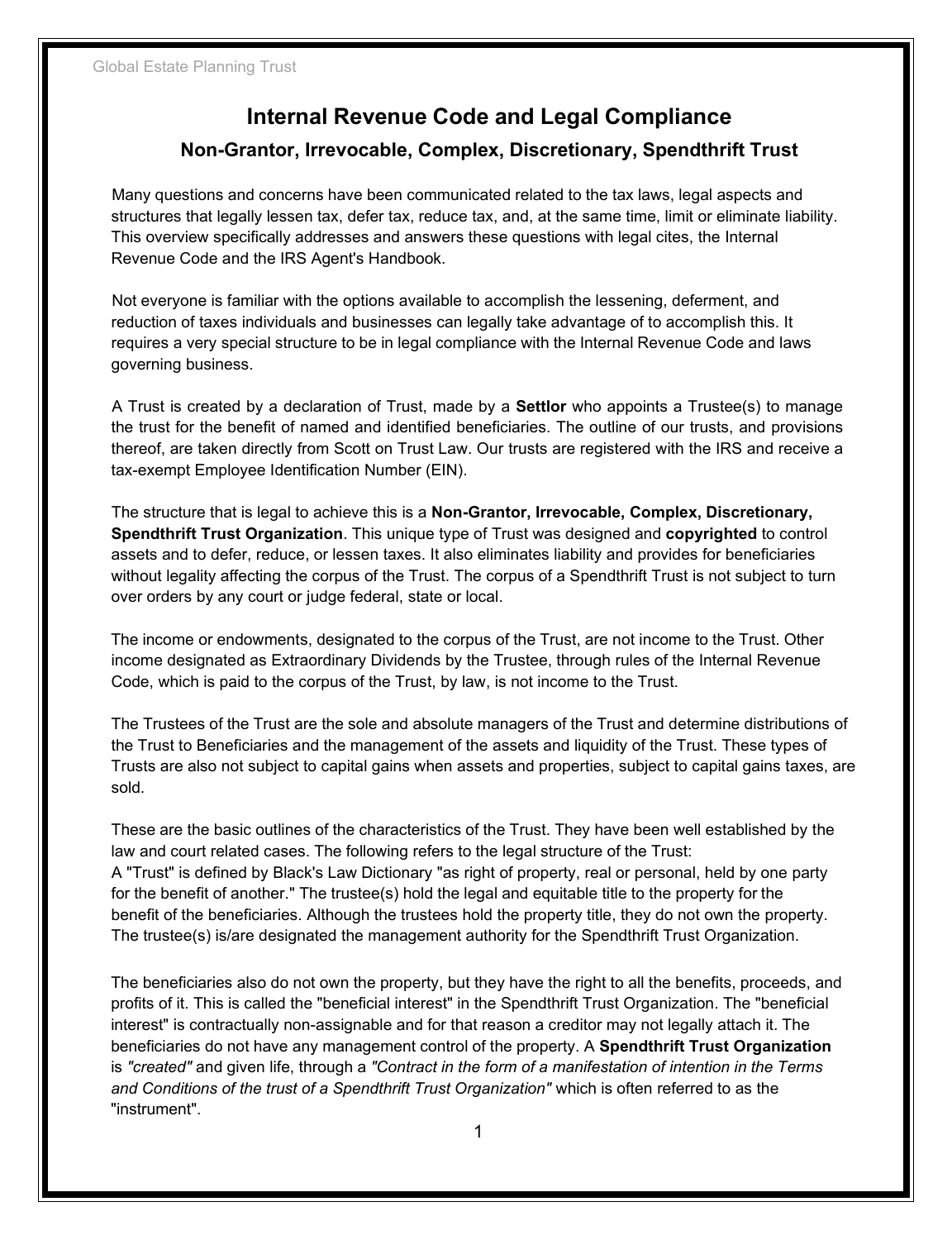A contract in the form of a Spendthrift Trust Organization, does not owe its existence to any act of the legislature. The authority for its creation is the common law right of the parties to enter into a contract. According to American law, the government cannot regulate or impose a tax upon a right. Our *"right to contract"* by the Constitution of the United States, Art. S10 cannot be impaired. That means that it is not within the power of the government or even a judge to change one word of a Contract of Trust. Once the property is transferred into a Spendthrift Trust Organization, it is subject to its own indenture, which governs and protects the property held by it. The government can ONLY regulate and tax entities it creates. Also, assets conveyed to trusts are not gifts and may not be considered as such because there is no equitable title conveyed to any person or entity; all assets are held in the corpus of the trust for the benefit of the beneficiaries, who even though hold a beneficial interest, hold no title to said asset.

In **Weeks v. Sibley** DC 269F. 155, Edwards V. Commissioner. 415 F. 2d, 532 10th Cir. (1969) and Philips v. Blanchard 37 Mass 510, the courts ruled that a Spendthrift Trust Organization is not illegal even if formed for the express purpose of reducing or deferring taxes Edison California Stores, Inc. v McColgan. 30 Cal 26472.183 P2d 16. ruled that persons may adopt any lawful means for the lessening of the burden of income taxes; The Department of the Treasury, IRS Handbook for Special Agents § 412, *Tax Avoidance Distinguished from Evasion* states; *"Avoidance of Taxes is not a criminal offence. Any attempt to reduce, avoid, minimize, or alleviate taxes by legitimate means is permissible."* Pursuant to **Narragansett Mut. F. Ins. Co. v. Burnhamun** 51 RI 371, *154 a 909, "It is not an evasion of legal responsibility to take what advantage may accrue from the choice of any particular form of organization permitted by law."*

A **Spendthrift Trust Organization** is not considered a taxable "Association" pursuant to tax law. *Black's Law Dictionary* defines Association as follows: "What is designated as a Trust, or a Partnership may be classified as an association [only] if it clearly possesses [all] corporate attributes. Corporate attributes include: [1] centralized management, [2] continuity of existence, [3] free transferability of interest, [4] limited liability.

A Spendthrift Trust Organization is not an "association" or an "unincorporated association," because it does not possess the same attributes of a corporation, such as continuity of existence and free transferability of [beneficial) interest. Further, unlike a corporation, a Spendthrift Trust Organization is not an "artificial entity", nor does it owe its existence to the charter power of the State.

A Spendthrift Trust Organization is also not an alter ego or a nominee for any trustee or beneficiary because no one individual holds both legal and equitable title and beneficial interest, With no equitable title and beneficial interest held by no one individual, there is no gift therefore no gift tax consideration to any asset conveyed to the Trust.

Another major advantage to operating a Spendthrift Trust Organization as a **business** is that because it is not a creature of the legislature, it is not subject to the myriad of strangling legislative controls, rules and regulations that are applicable to corporations and other legislative entities. The Supreme Court case **Eliot v. Freeman** 220 US 178 ruled that a Spendthrift Trust Organization is not subject to legislative control. The Supreme Court holds that the trust relationship comes under the realm of equity based on common law and is not subject to legislative restrictions, as are corporations and other organizations created by legislative authority.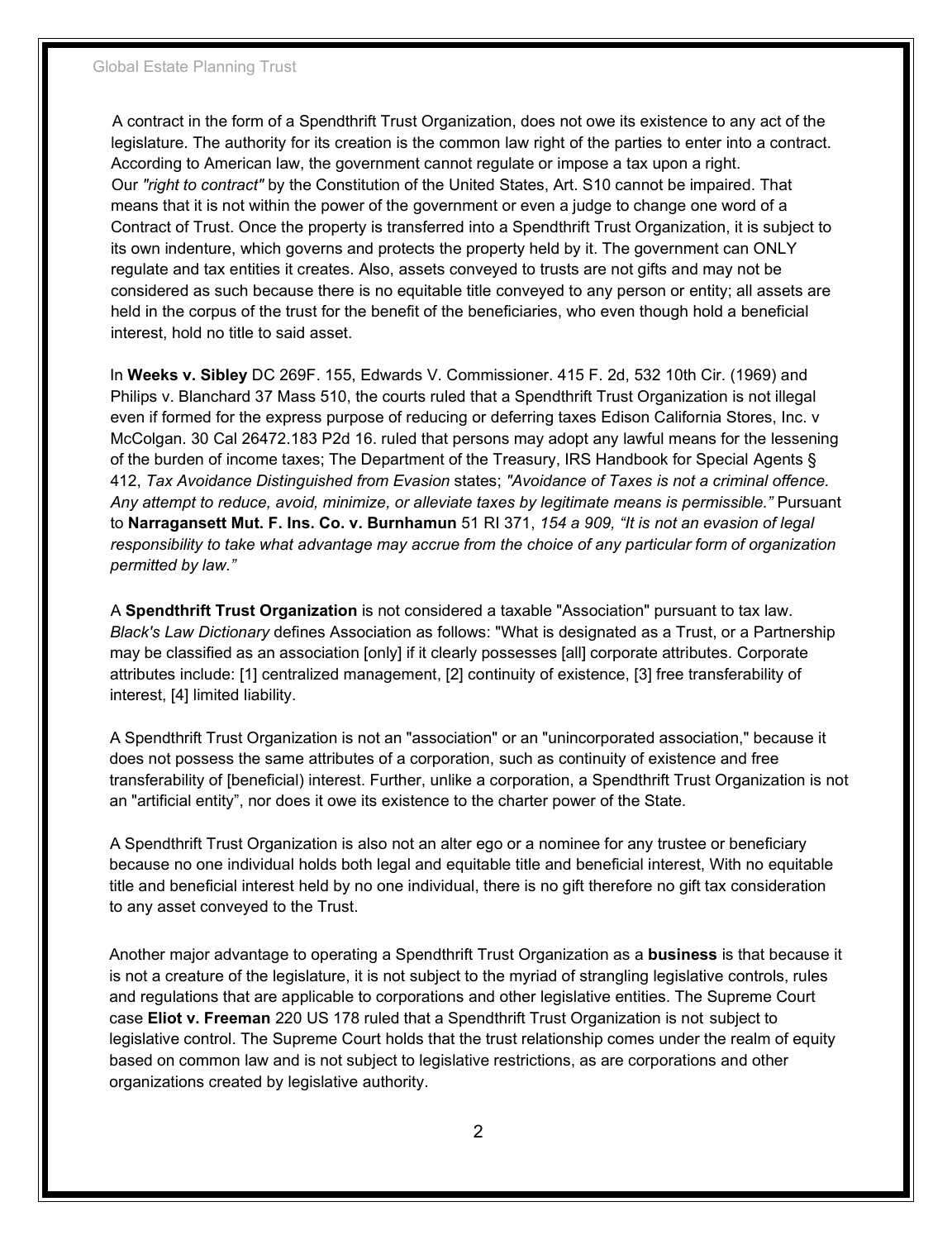#### Global Estate Planning Trust

Property held by a properly structured contract in the form of a Spendthrift Trust Organization is immune from tax liens, levies, and seizures, lawsuits, divorce claims and bankruptcy. The Spendthrift Trust Organization is not liable for the debts of the Trustee, or the beneficiaries and the assets held by the trust cannot be seized to satisfy their debts. Further, the trustees and beneficiaries are not liable for the debts of the Trust Organization. "Trust property cannot be held under attachment nor sold upon execution for the trustees personal debts" Hussey v. Arnold 182 U.S. 461, 21 S. Ct 645.

The fact that the trustees hold the property does not mean that the trustees own the personal property. Trust property cannot be held under an attachment nor sold upon the execution of trustee's personal debts. Trustees and beneficiaries cannot be held liable for debts incurred by the trust. If in fact, a trust has been created, the certificate holders are not liable on the obligation incurred by the trustees or managing agents appointed by the trustees. **Hussey V. Arnold** 70 NE 87: Mayo V. Morin, 24 NE 1083.

Pursuant to *695.30{a)* of the CPC for the State of California and similar Civil Procedure Codes of other states; " Property of the judgment debtor that is not assignable or transferable is not subject to the enforcement of a money judgment". This information on case law is irrefutable and not subject to debate.

As to the Internal Revenue Code, the Trusts were all written to be in full compliance with the Code and operate within the law and its guidelines. The rules and laws that govern the described operation of the Trust is contained in various sections of the Code but particularly in the following:

**Internal Revenue TITLE 26,** Subtitle A, CHAPTER 1, Subchapter J, PART I, Subpart A, **Sec 643** (a)(3), (4), (7) and **(b)** states: "(3) **Capital gains and losses.** Gains from the sale or exchange of capital assets shall be excluded to the extent that such gains are allocated to corpus and are not (A) paid, credited, or required to be distributed to any beneficiary during the taxable year, or (B) paid, permanently set aside, or to be used for the purposes specified in section 642(c). Losses from the sale or exchange of capital assets shall be excluded, except to the extent such losses are taken into account in determining the amount of the gains from the sale or exchange of capital assets which are paid, credited, or required to be distributed to any beneficiary during the taxable year. The exclusion under section 1202 shall not be taken into account. (4) Extraordinary dividends and taxable stock dividends for purposes only of subpart B (relating to trusts which distribute current income only), there shall be excluded those items of gross income constituting extraordinary dividends or taxable stock dividends which the fiduciary, acting in good faith, does not pay or credit to any beneficiary by reason of his determination that such dividends are allocable to corpus under the terms of the governing instrument and applicable local law. (7) Abusive transactions The Secretary shall prescribe such regulations as may be necessary or appropriate to carry out the purposes of this part, including regulations to prevent avoidance of such purposes. If the estate or trust is allowed a deduction under section 642(c), the amount of the modifications specified in paragraphs (5) and (6) shall be reduced to the extent that the amount of income which is paid, permanently set aside, or to be used for the purposes specified in section 642(c) is deemed to consist of items specified in those paragraphs. For this purpose, such amount shall (in the absence of specific provisions in the governing instrument) be deemed to consist of the same proportion of each class of items of income of the estate or trust as the total of each class bears to the total of all classes. (b) Income for purposes of this subpart and subparts B, C, and D, the term "income", when not preceded by the words "taxable", "distributable net", "undistributed net", or "gross", means the amount of income of the estate or trust for the taxable year determined under the terms of the governing instrument and applicable local law. Items of gross